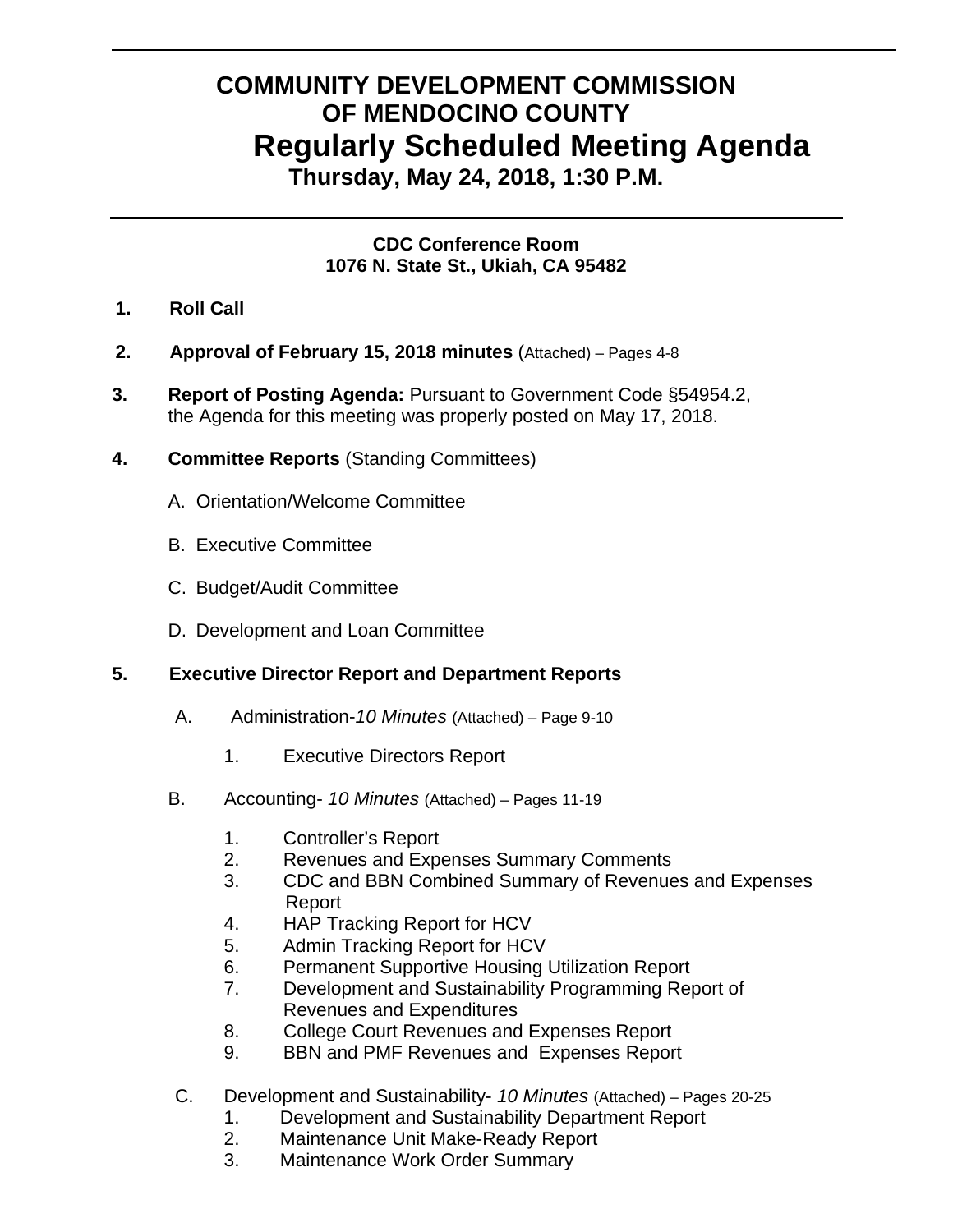- 4. Work Orders QC Report
- 5. Energy Savings Report

## D. Housing- *15 Minutes* (Attached) *–* Pages 26-31

- 1. Housing Manager Report
- 2. Housing Quality Standards Inspections Report
- 3. Occupancy Move in/Move out Report
- 4. TAR Report

#### **6. Announcements**

None

## **7. Board Correspondence**

None

#### **8. Media/Information**

A. Article from Fort Bragg Advocate-News, "\$75K in grant funds to improve Glass Beach Apartments. New Exterior lighting for tenant safety" by Kelci Parks on April 19, 2018- Pages 32-33

## **9. Unfinished Business**

None

# **10. Board Comments to CDC Staff**

- **11. New Business***-15 Minutes*
	- **A. Discussion and Possible Action Regarding Resolution #1089-18 Adopting Updated Utility Allowance Schedules for use in all Rental Assistance Programs with an Effective Date of August 1, 2018** – Pages 34- 41
	- **B. Discussion and Possible Action Regarding Resolution #1090-18 Adopting Intended Targeted Population and Intended Guidelines for Administration of the HOME Tenant Based Rental Assistance Program** – Pages 42-46
	- **C. Discussion and Possible Action Regarding Resolution #1091-18 Adopting the Agency's Salary Schedule Which Becomes Effective April 19, 2018** – Pages 47-50
	- **D. Discussion and Possible Action Regarding Resolution #1092-18 Approving the 2018 CalHome Disaster Recovery Grant**– Pages 51-52
	- **E. Discussion and Possible Action Regarding Committee Assignments and Composition** – Page 53
	- **F. Discussion and Possible Action Regarding Executive Director Yearly Evaluation (Closed Session) – Government Code 54957**– Page 54